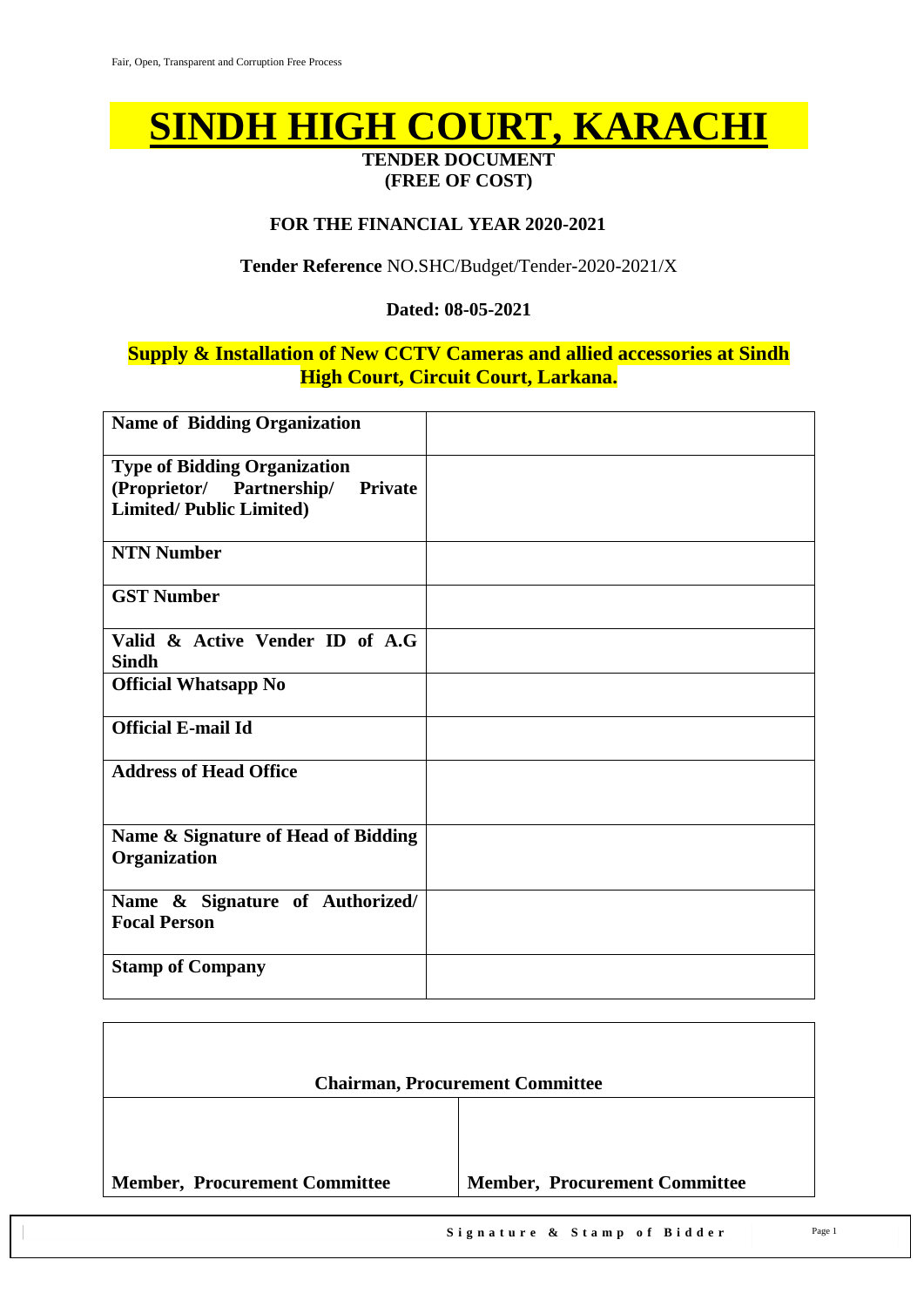Tender Reference No.

**To,** 

**The Learned Registrar, Sindh High Court, Karachi.**

Respected Sir,

We, the undersigned, offer to provide our services for **Supply & Installation of New CCTV Cameras and allied accessories at Sindh High Court, Circuit Court,**  Larkana. as a Bid, sealed in an envelope. Mr. holding CNIC No. has been authorized to attend the Bid Meetings on behalf of our organization.

We understand that Sindh High Court is not bound to accept any Proposal you receive and reserves the right to accept or reject any offer and to annul the bidding process and reject all proposals without assigning any reason or having to owe any explanation whatsoever.

The decision of Purchase Committee shall be final and cannot be challenged on any ground at any forum and the Purchase Committee will not be liable for any loss or damage to any party acting in reliance thereon.

Sincerely,

**Name: Designation: Name of Company Dated:**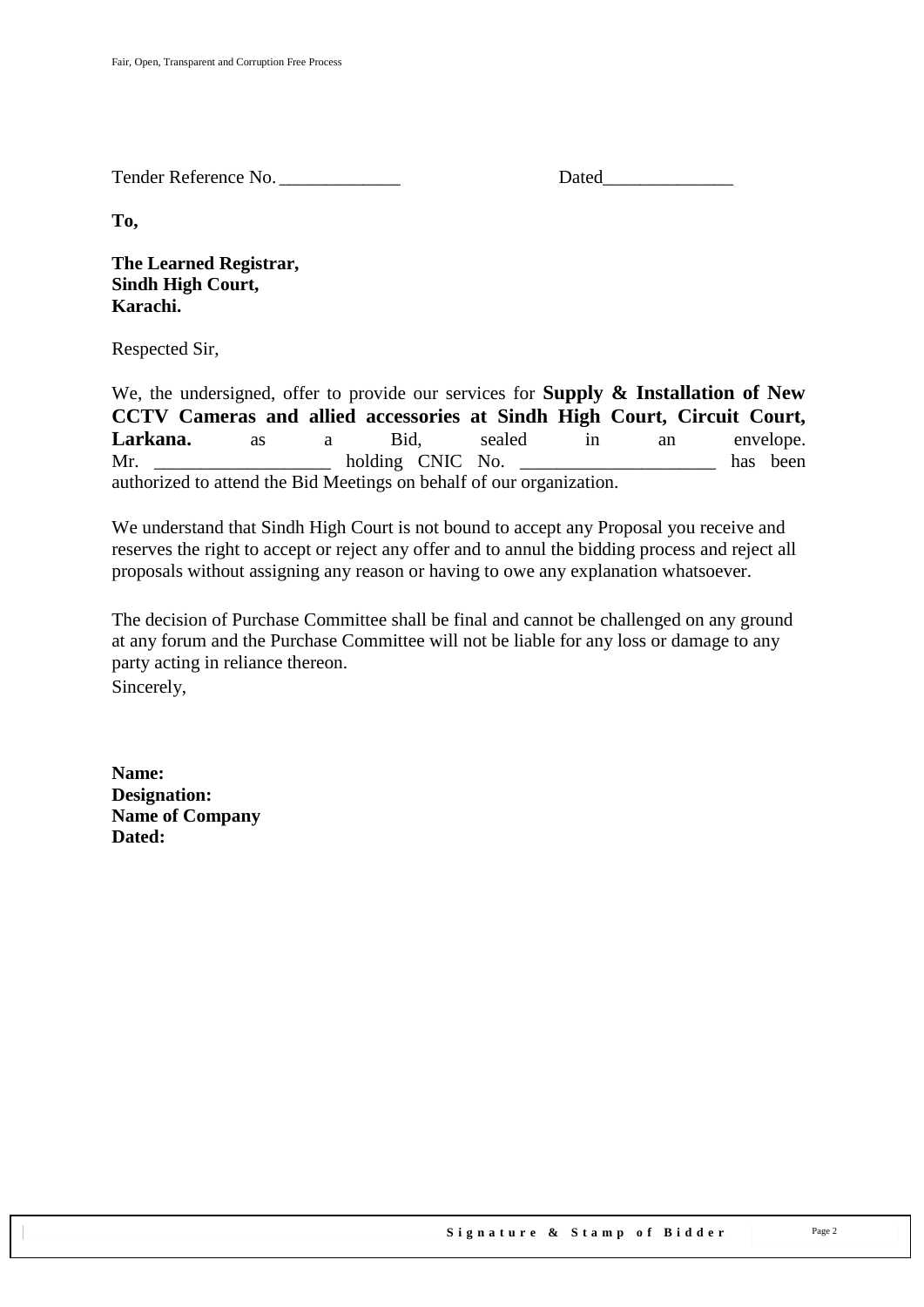# **Table of Contents**

| 10. |  |
|-----|--|
|     |  |
|     |  |
|     |  |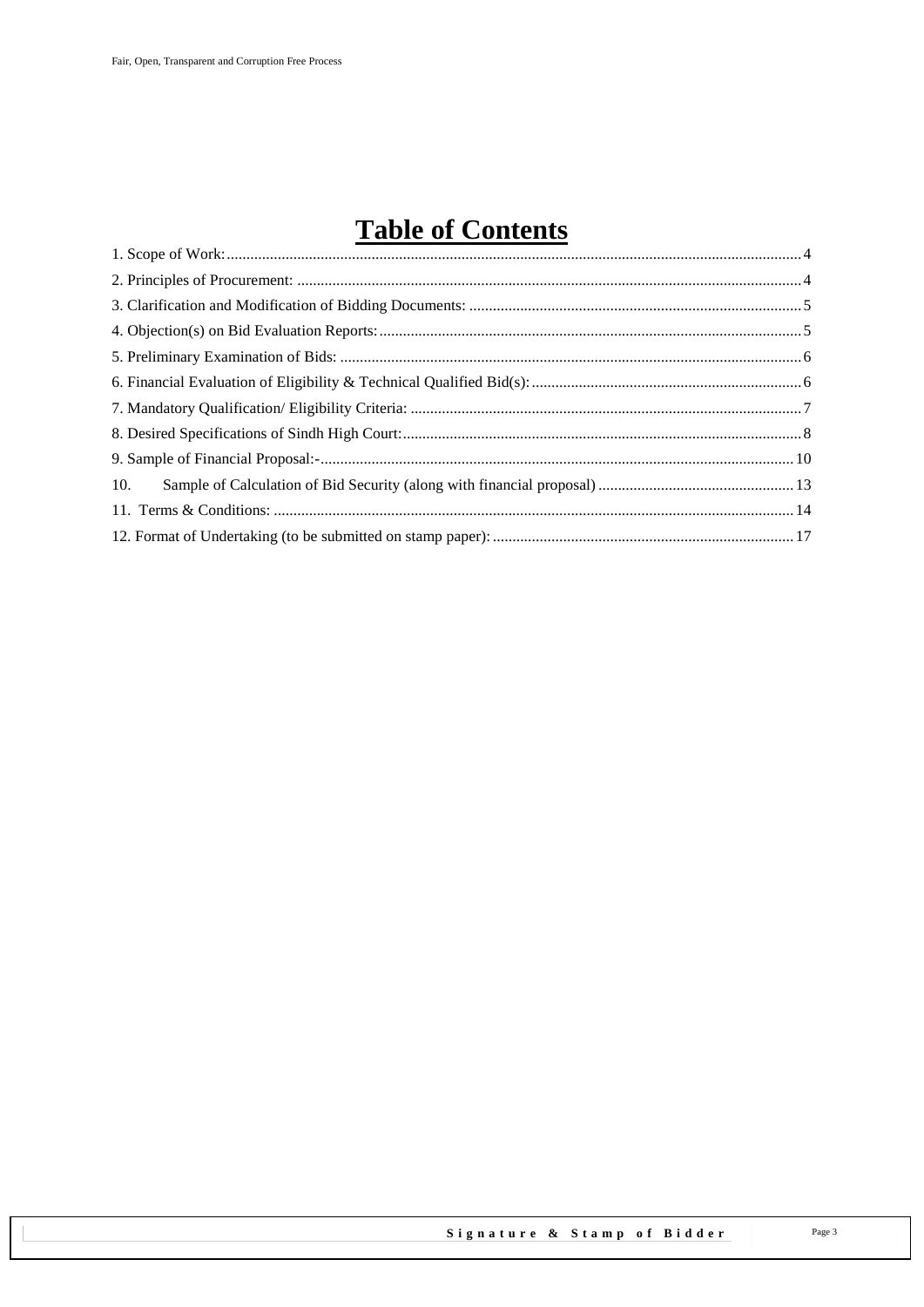# <span id="page-3-0"></span>**1. Scope of Work:**

Dear Tenderer:

SHC is looking for the **Supply & Installation of New CCTV Cameras and allied accessories at Sindh High Court, Circuit Court, Larkana**.

| <b>Purpose &amp; Scope</b>                           | Supply & Installation of New CCTV Cameras and                                            |  |  |
|------------------------------------------------------|------------------------------------------------------------------------------------------|--|--|
|                                                      | allied accessories at Sindh High Court, Circuit                                          |  |  |
|                                                      | Court, Larkana.                                                                          |  |  |
|                                                      | (Bullet Camera, Digital Video Recorder, Hard Disk,                                       |  |  |
|                                                      | LED etc.)                                                                                |  |  |
| <b>Method of Procurement</b>                         | Tender (Single Stage Two Envelopes Method)                                               |  |  |
| of <sub>1</sub><br>availability<br>of<br><b>Date</b> | $8^{th}$ May, 2021.                                                                      |  |  |
| document<br>tender<br><b>on</b>                      | http://www.sindhhighcourt.gov.pk/tender.php.                                             |  |  |
| website                                              |                                                                                          |  |  |
| Date & time of Submission                            | On or before Monday, 26 <sup>th</sup> May, 2021 at 11:00 a.m.                            |  |  |
| of Bids                                              |                                                                                          |  |  |
|                                                      | <b>Date &amp; time of Opening of</b> $\vert$ On 26 <sup>th</sup> May, 2021 at 11:30 a.m. |  |  |
| <b>Bids</b>                                          |                                                                                          |  |  |
| Venue of Bid Submission &                            | Office of D.G (F&A), inside I.T Compound, Sindh                                          |  |  |
| <b>Opening</b>                                       | High Court, Saddar, Karachi.                                                             |  |  |
| <b>Tender Fee</b>                                    | <b>Nil</b>                                                                               |  |  |
| <b>Bid Security</b>                                  | 5% of the bid price with all taxes in the form of                                        |  |  |
|                                                      | Deposit at Call or pay order or demand draft or a Bank                                   |  |  |
|                                                      | Guarantee as per rules.                                                                  |  |  |
| <b>Evaluation Criteria</b>                           | Lowest evaluated bid in the light of eligibility $\&$                                    |  |  |
|                                                      | technical criteria.                                                                      |  |  |
| <b>Estimated Cost</b>                                | Rs. 0.3 million approximately.                                                           |  |  |
| <b>Place of delivery</b>                             | Sindh High Court, Circuit Court, Larkana.                                                |  |  |
| <b>Bid Validity Period</b>                           | 90 days from the date of opening of bids.                                                |  |  |

#### <span id="page-3-1"></span>**2. Principles of Procurement:**

Sindh High Court ensures that procurements are conducted in a *fair and transparent manner* and the object of procurement brings value for money to this Court. Hence, bidders are directed to provide soft copies of scanned tender documents and tax registration certificates. Bidders are advised to report the corruption matters directly to Registrar, High Court of Sindh, Karachi [\(registrar@sindhhighcourt.gov.pk\)](mailto:registrar@sindhhighcourt.gov.pk), if they are asked to give gifts/ bribe/ cash/ etc. for receiving cheques/award of tender etc.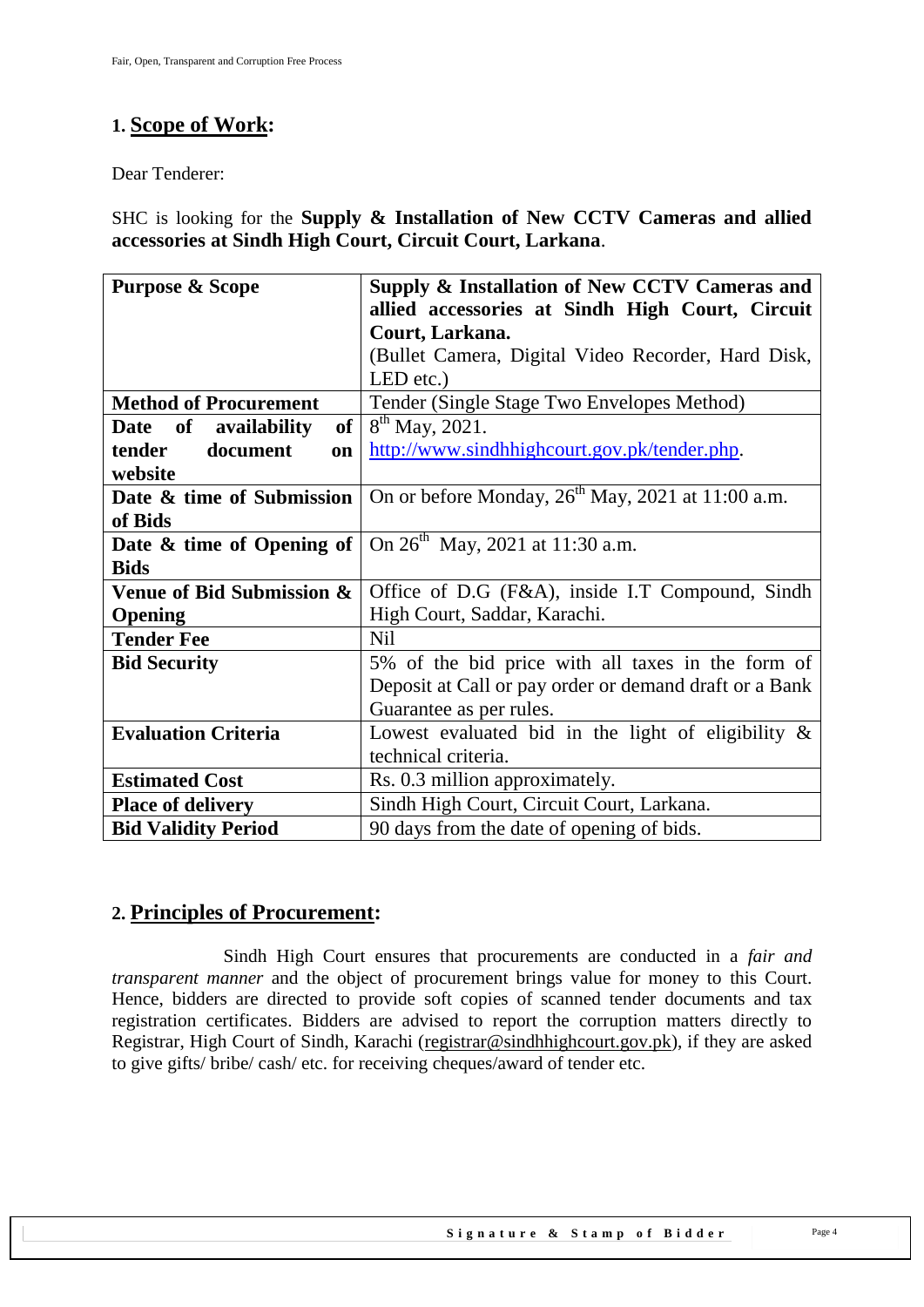### <span id="page-4-0"></span>**3. Clarification and Modification of Bidding Documents:**

Bidding Document has been prepared by Procurement Committee as per rules. Clarifications (if any) for contents of bidding documents etc. may be sent to the Procurement Committee through Registrar, High Court in writing, at least five calendar days prior to the date of opening of bid. Clarification in response to a query shall be uploaded on the official website of Sindh High Court. All bidders are advised to visit the website of Sindh High Court for keeping them updated.

It is stated that contents of bidding documents have been carefully read  $\&$ understood. All queries have been properly answered by the concerned Officers of Sindh High Court well before in time. We do not have any objections on the contents of the biding documents.

| Name:               |  |
|---------------------|--|
|                     |  |
| <b>Designation:</b> |  |
|                     |  |
| Signature & stamp   |  |
|                     |  |

## <span id="page-4-1"></span>**4. Objection(s) on Bid Evaluation Reports:**

 Bid Receiving Time Sheet, Bid Attendance Sheet, Eligibility Criteria Report, Technical Bid Evaluation Report and Financial Bid Evaluation Report shall be uploaded on the official website of High Court of Sindh. Objection(s) if any should be submitted within THREE (03) working days of uploading of reports. Thereafter, no objection shall be entertained.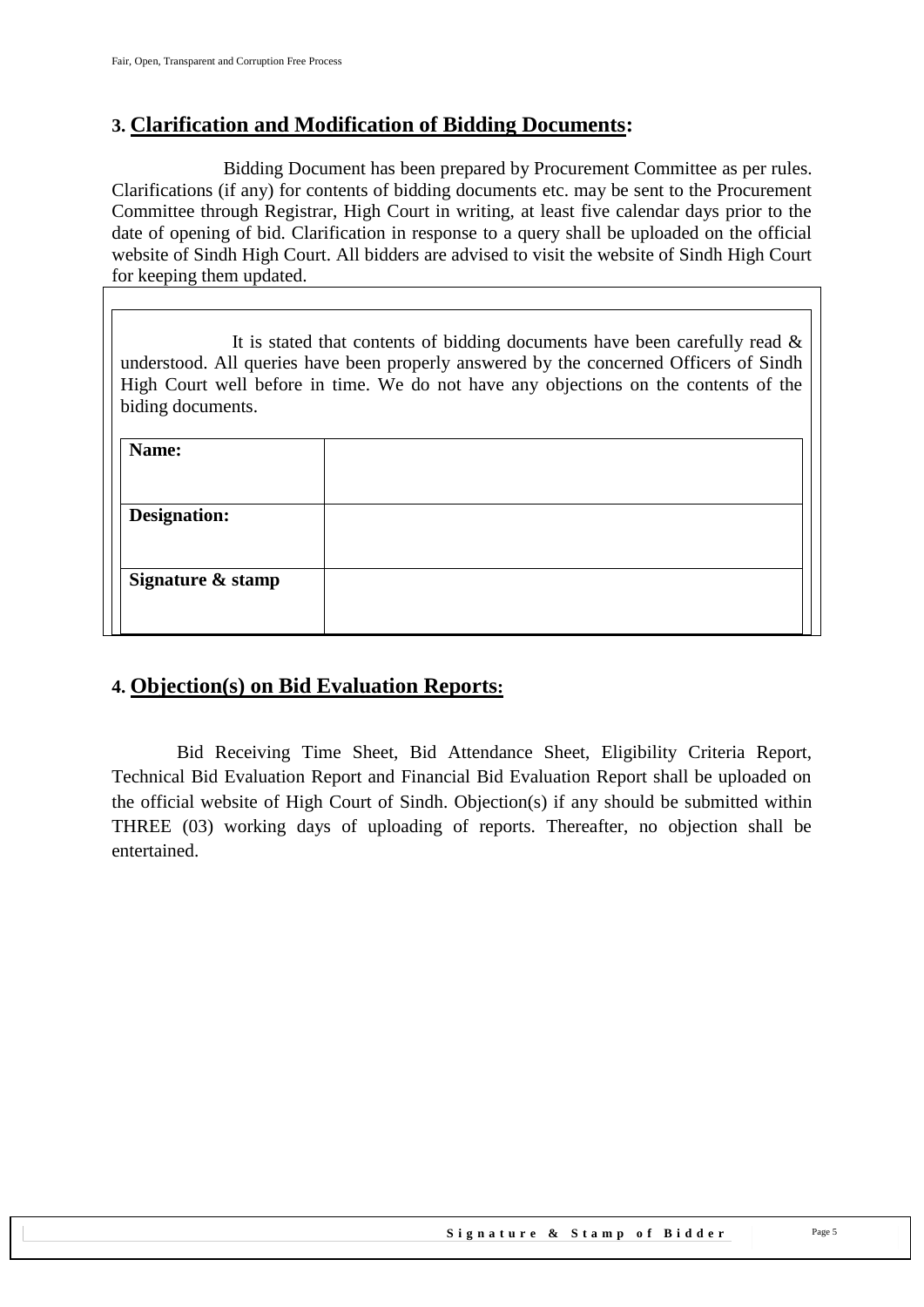It is undertaken that it is our responsibility to download the above mentioned bid reports from the official website of Sindh High Court. It is also undertaken that objection (s) if any will be submitted within THREE (03) working days of uploading of reports and we will not submit any objection after the lapse of time.

| <b>Name</b>        |  |
|--------------------|--|
|                    |  |
| <b>Designation</b> |  |
| <b>Cell Number</b> |  |
| Signature & stamp  |  |
|                    |  |

### <span id="page-5-0"></span>**5. Preliminary Examination of Bids:**

 Procurement Committee shall examine the bids to confirm that all required documents (soft & hard copies) and specifications/ technical documentation requested in bidding documents have been provided, and to determine the completeness of each document submitted. If any of the required documents or information is missing, the bid shall be rejected as per rules. Further, Sindh High Court shall examine the Bid to confirm that all terms and conditions specified in the bidding documents have been accepted by the Bidder without any material deviation or reservation subject to rules.

#### <span id="page-5-1"></span>**6. Financial Evaluation of Eligibility & Technical Qualified Bid(s):**

 **Financial Evaluation of eligibility and technically qualified Bid (s) shall be total amount with all taxes as per format of financial proposal of this tender document**. All government taxes shall be applicable as per rules. Tender may be awarded to the lowest technically bidder (s) subject to fulfillment of all the terms & conditions of bidding documents and specifications/ requirements of Sindh High Court as mentioned in bidding documents.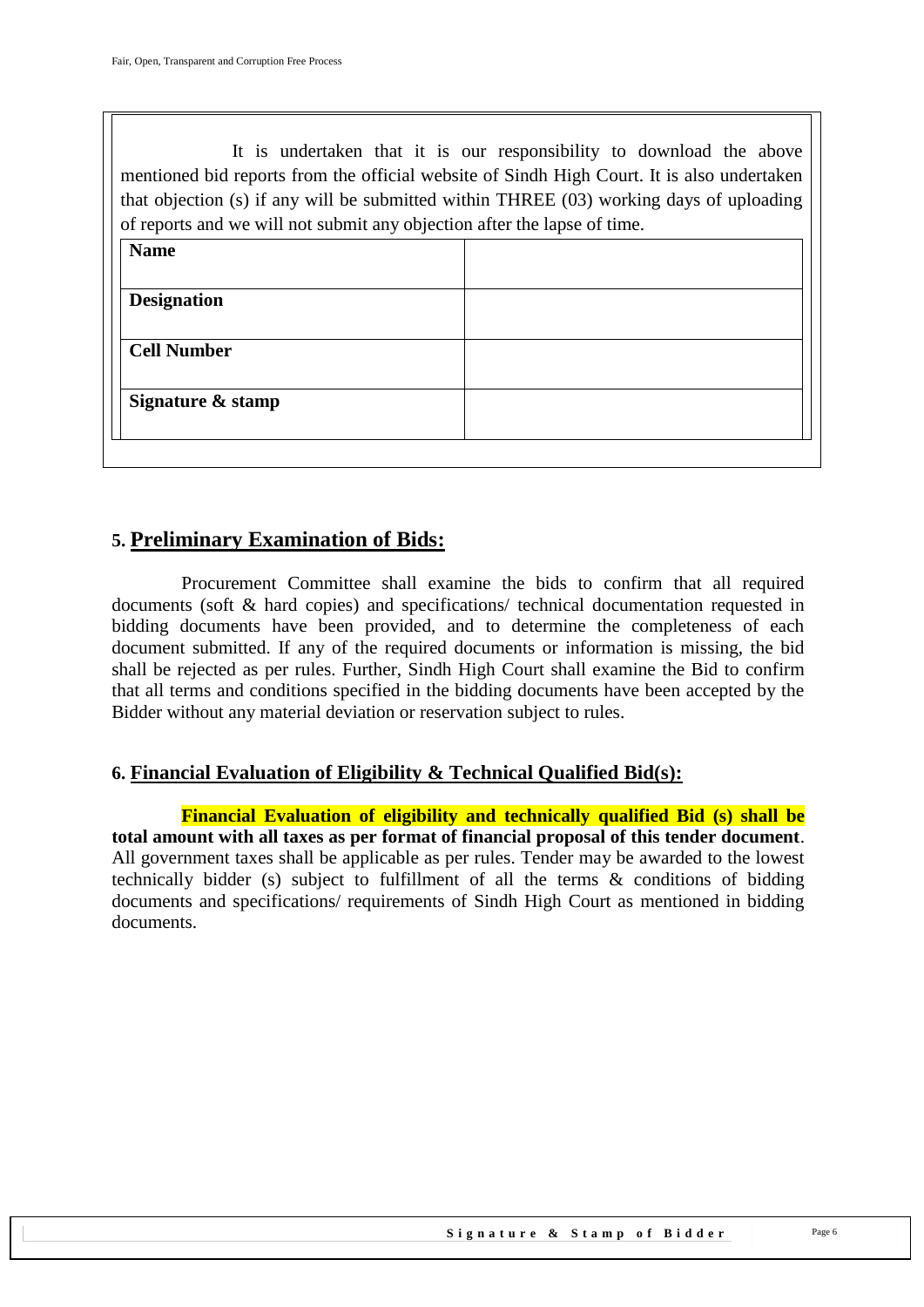# <span id="page-6-0"></span>**7. Mandatory Qualification/ Eligibility Criteria:**

#### **Hard Copies (print out) of following documents are mandatory.**

| S.No           | <b>Eligibility Criteria</b>                                                                                                                                                                                                                                                                                  | Flag-A |  |  |  |
|----------------|--------------------------------------------------------------------------------------------------------------------------------------------------------------------------------------------------------------------------------------------------------------------------------------------------------------|--------|--|--|--|
| $\mathbf{1}$   | Complete filled, signed & stamped Tender Document.                                                                                                                                                                                                                                                           |        |  |  |  |
| $\overline{2}$ | <b>Relevant Tax Registration Certificates</b>                                                                                                                                                                                                                                                                |        |  |  |  |
|                | (GST & NTN)                                                                                                                                                                                                                                                                                                  |        |  |  |  |
| 3              | Dealership/Re-seller Certificate/ other required certificates.                                                                                                                                                                                                                                               | Flag-D |  |  |  |
|                | Bidder must be authorized partner with the Principal Manufacturer<br>and should provide manufacture authorization letter/ relevant<br>documents all relevant items.                                                                                                                                          |        |  |  |  |
| $\overline{4}$ | Copies of at least THREE (03) Purchase Orders along with work<br>completion certificate/ delivery challan of similar items during the last<br>FIVE (05) years.<br>Purchase Orders without proof of delivery within the required time<br>period shall not be considered under any circumstance.               | Flag-E |  |  |  |
| 5              | Undertaking on judicial stamp paper that firm has never been<br>blacklisted by any government semi government, autonomous and<br>stated owned organization.<br>(As per format given at the last page of tender document. Undertaking<br>on any other format shall not be considered under any circumstance.) | Flag-F |  |  |  |
| 6              | Financial<br>(Sales<br>of<br>Revenue)<br>turnover<br>at<br>least<br>Rs. 1 million per year during the last three years.                                                                                                                                                                                      | Flag-G |  |  |  |

It is undertaken that I have provided copies of the above mentioned documents. It is understood that Sindh High Court reserves the right to reject our bid/ disqualify us in case of non-availability of the above mentioned documents and decision of Sindh High Court shall be final.

| Name:               |  |
|---------------------|--|
|                     |  |
| <b>Designation:</b> |  |
|                     |  |
|                     |  |
| Signature & stamp   |  |
|                     |  |
|                     |  |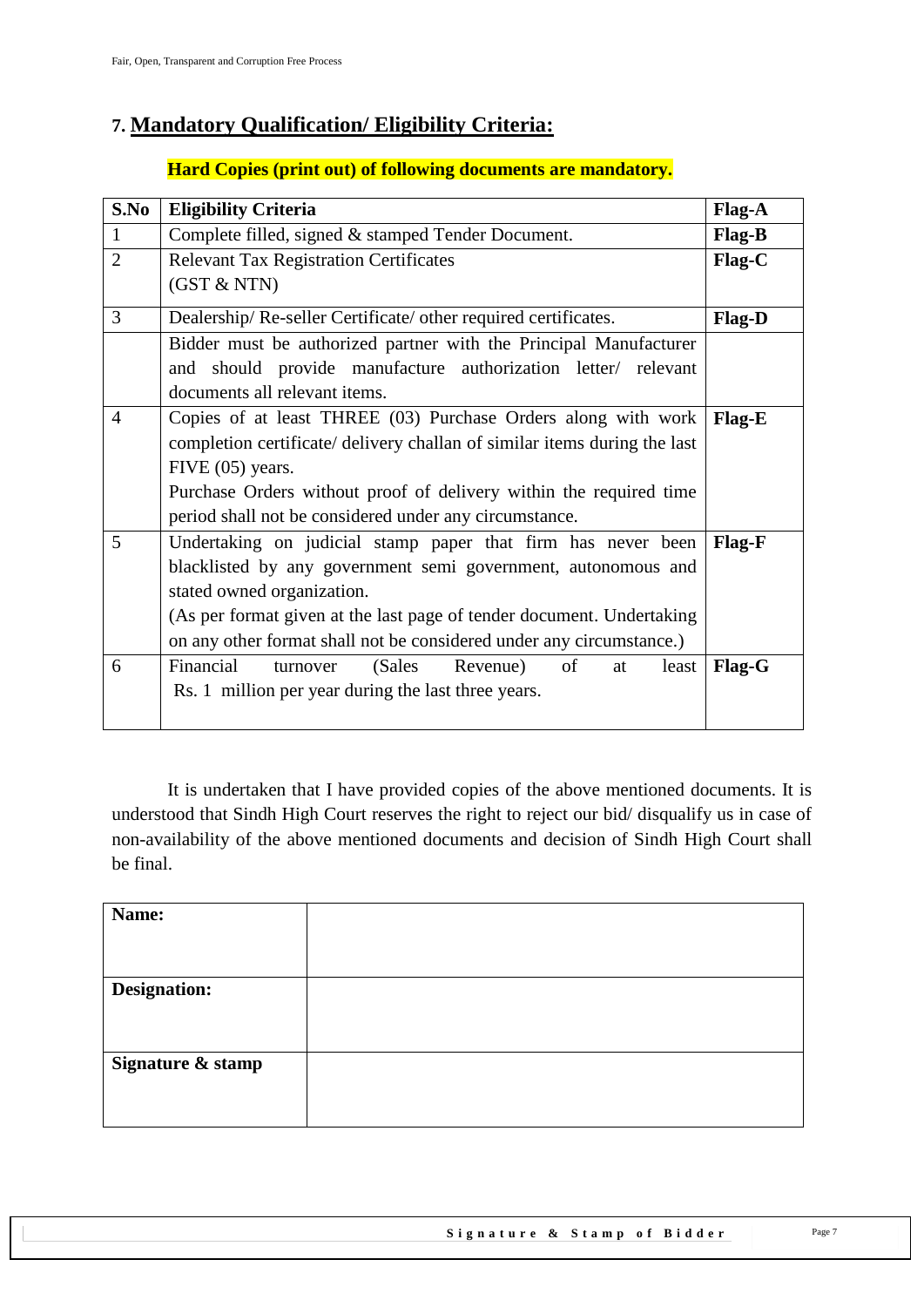# <span id="page-7-0"></span>**8. Desired Specifications of Sindh High Court:**

Bidders are required to submit technical proposal as per following format on letter head of the company. Technical Proposal submitted on any other format shall be rejected being non-responsive.

|                      | <b>Requirements of Sindh High Court</b> |                                  | <b>Products offered by bidder</b>       |
|----------------------|-----------------------------------------|----------------------------------|-----------------------------------------|
| S.<br>N <sub>0</sub> | <b>Item Name</b>                        | <b>Description</b>               | Make & Model and<br><b>Descriptions</b> |
| $\mathbf{1}$         | <b>Bullet</b>                           | <b>5MP HDCVI IR Bullet</b>       |                                         |
|                      | Camera                                  | Camera                           |                                         |
|                      | with 3 Amp                              |                                  |                                         |
|                      | <b>Power</b>                            | $\cdot$ Max. 20fps@5MP           |                                         |
|                      | <b>Supply</b>                           | · Built-in mic                   |                                         |
|                      |                                         | · HD and SD output switchable    |                                         |
|                      | (Supply $\&$                            | $\cdot$ 6mm fixed lens           |                                         |
|                      | <b>Installation</b> )                   | · Max. IR length 80m, Smart      |                                         |
|                      |                                         | IR                               |                                         |
|                      |                                         | $\cdot$ IP67, DC12V              |                                         |
| $\overline{2}$       | <b>Digital</b>                          | <b>16-Channel Penta-brid 4K</b>  |                                         |
|                      | <b>Video</b>                            | Mini 1U Digital Video            |                                         |
|                      | <b>Recorder</b>                         | <b>Recorder</b>                  |                                         |
|                      |                                         |                                  |                                         |
|                      | (Supply $\&$                            | $\cdot$ H.265+/H.265 dual-stream |                                         |
|                      | <b>Installation</b> )                   | video compression                |                                         |
|                      |                                         | $\cdot$ Supports                 |                                         |
|                      |                                         | HDCVI/AHD/TVI/CVBS/IP            |                                         |
|                      |                                         | video inputs                     |                                         |
|                      |                                         | · Smart Search                   |                                         |
|                      |                                         | · Intelligent Video System       |                                         |
|                      |                                         | $\cdot$ Max 12/24 channels IP    |                                         |
|                      |                                         | camera inputs, each channel up   |                                         |
|                      |                                         | to 8MP; Max 48/96Mbps            |                                         |
|                      |                                         | <b>Incoming Bandwidth</b>        |                                         |
|                      |                                         | With Wireless Mouse.             |                                         |
|                      |                                         |                                  |                                         |
|                      |                                         |                                  |                                         |
|                      |                                         |                                  |                                         |
|                      |                                         |                                  |                                         |
|                      |                                         |                                  |                                         |
|                      |                                         |                                  |                                         |
|                      |                                         |                                  |                                         |
|                      |                                         |                                  |                                         |
|                      |                                         |                                  |                                         |

Signature & Stamp of Bidder Page 8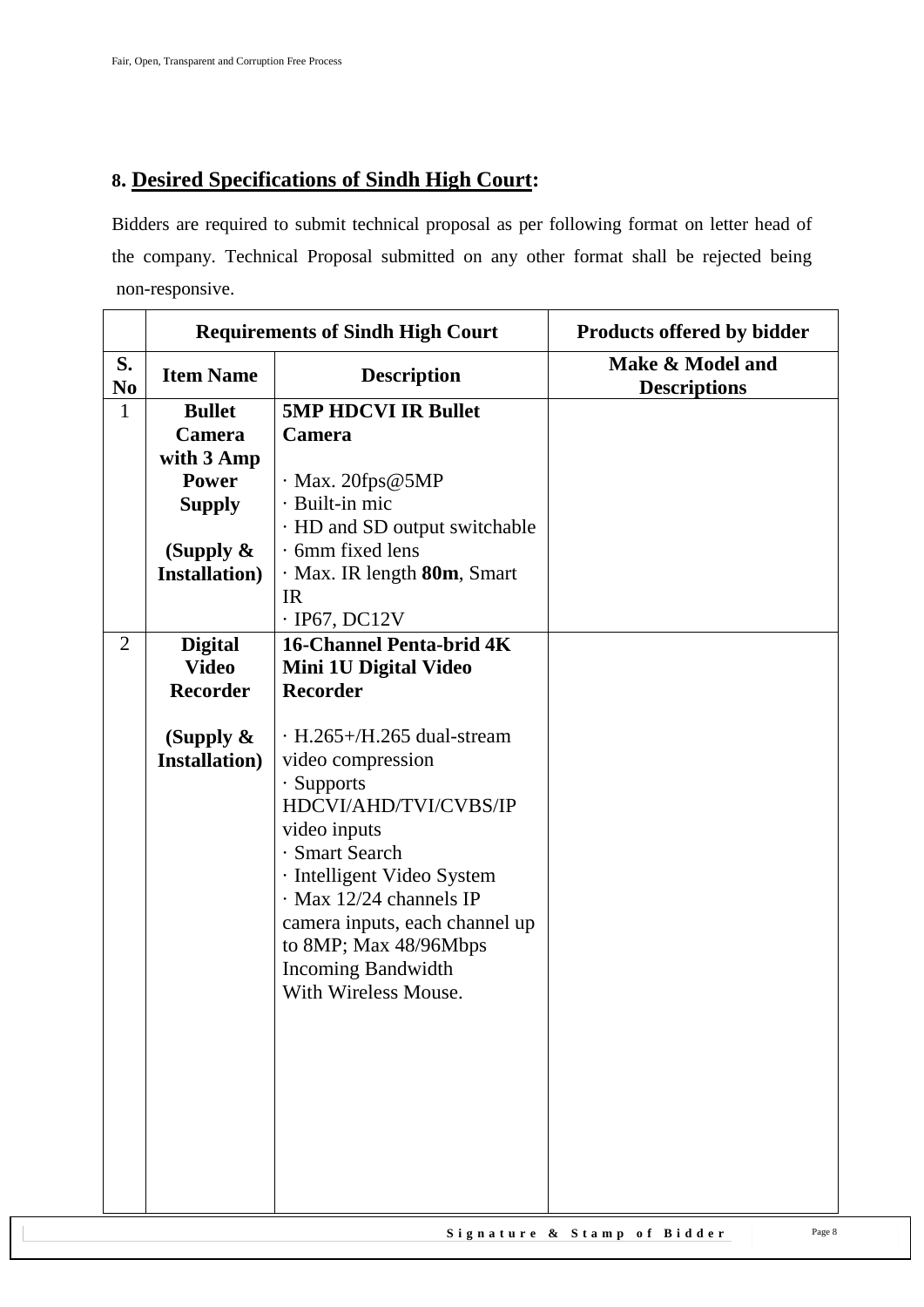| 3              | <b>Hard Disk</b>                      | 6-TB Surveillance Hard Disk                       |  |
|----------------|---------------------------------------|---------------------------------------------------|--|
|                |                                       | (WD/Seagate)                                      |  |
|                | (Supply $\&$                          |                                                   |  |
|                | <b>Installation</b> )                 |                                                   |  |
|                |                                       |                                                   |  |
|                |                                       |                                                   |  |
| $\overline{4}$ | <b>LED</b>                            | 32" Color LED (PEL, TCL or                        |  |
|                |                                       | Equivalent)                                       |  |
|                | (Supply $\&$<br><b>Installation</b> ) | Display Resolution: 1366*768                      |  |
|                |                                       | HDR: 2K HDR10 Decoding                            |  |
|                |                                       | RAM/ROM: 8G Byte eMMC                             |  |
|                |                                       | Memory                                            |  |
|                |                                       | HDMI: 2-Ports USB: 1 (2.0)                        |  |
|                |                                       |                                                   |  |
|                |                                       |                                                   |  |
|                |                                       |                                                   |  |
| 5              | <b>HDMI</b>                           | 20-Meters HDMI Cable                              |  |
|                | Cable                                 |                                                   |  |
|                |                                       |                                                   |  |
|                | (Supply $\&$<br><b>Installation</b> ) |                                                   |  |
| 6              | Cabling /                             | RG-6 Coaxial Cable (99%                           |  |
|                | <b>Accessories</b>                    | copper) & Power Cable 23/29                       |  |
|                |                                       | (Pakistan Cable) in PVC                           |  |
|                |                                       | Conduit / Channel Patti Jeddah                    |  |
|                |                                       | / Adamjee or better with all                      |  |
|                |                                       | accessories.                                      |  |
|                |                                       | <b>Note:</b> Initial Rates may be                 |  |
|                |                                       | quoted on 2,000 RFT (as                           |  |
|                |                                       | benchmark) payment will be<br>made on actual RFT. |  |
| $\tau$         | <b>Installation</b>                   | Installation charges of all                       |  |
|                | <b>Charges</b>                        | above items at Sindh High                         |  |
|                |                                       | Court, Circuit Court Larkana.                     |  |
|                |                                       |                                                   |  |
|                |                                       |                                                   |  |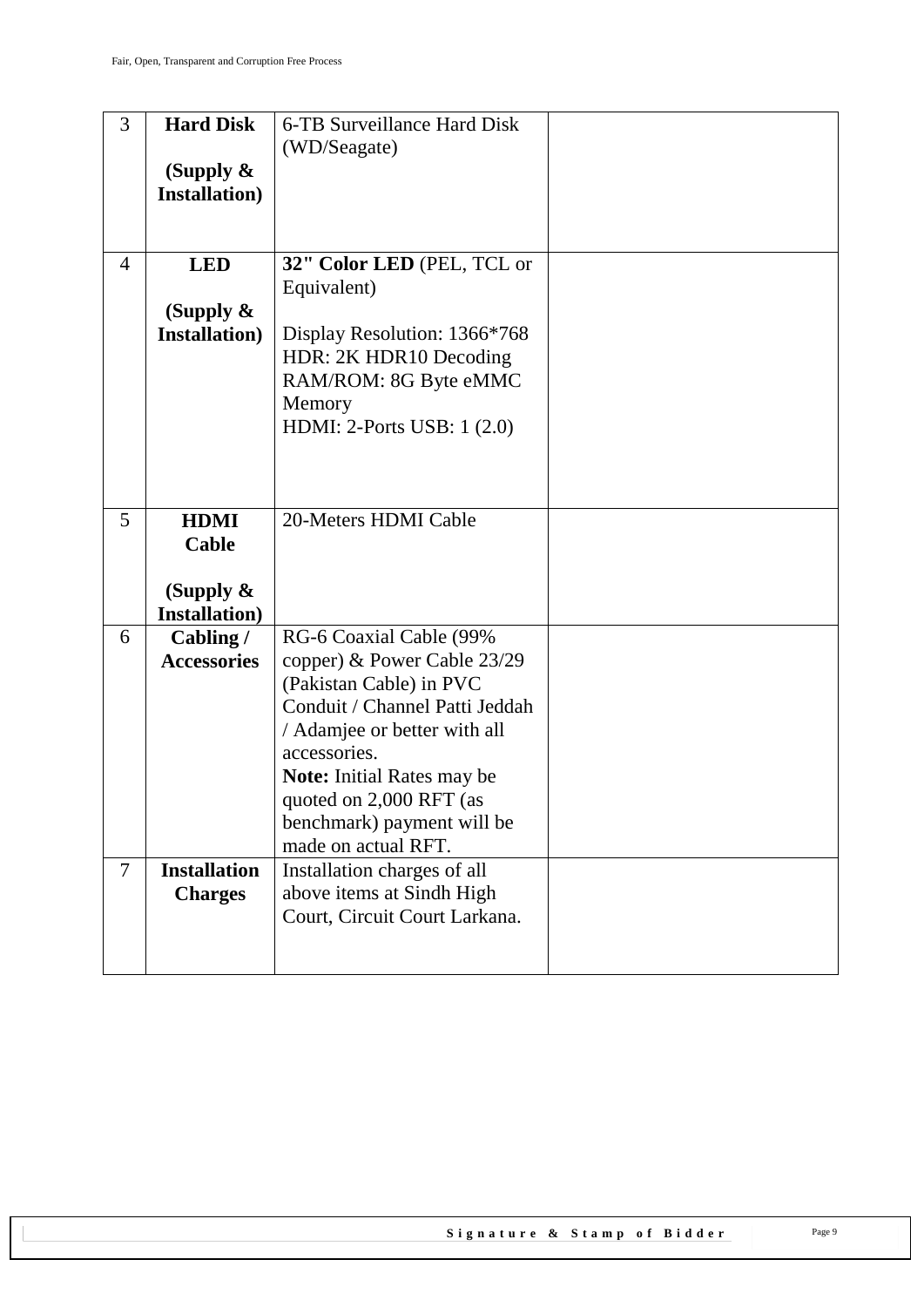# <span id="page-9-0"></span>**9. Sample of Financial Proposal:-**

|                      | <b>Requirements of Sindh High Court</b>                                                           |                                                                                                                                                                                                                                                                                                                                                                                                   | Quantity | <b>Unit Price</b><br>with all<br>taxes           | <b>Total Amount</b><br>with all taxes,<br>installation and<br>transportation<br>etc. |
|----------------------|---------------------------------------------------------------------------------------------------|---------------------------------------------------------------------------------------------------------------------------------------------------------------------------------------------------------------------------------------------------------------------------------------------------------------------------------------------------------------------------------------------------|----------|--------------------------------------------------|--------------------------------------------------------------------------------------|
| S.<br>N <sub>0</sub> | <b>Item</b><br><b>Name</b>                                                                        | <b>Description</b>                                                                                                                                                                                                                                                                                                                                                                                |          | <b>PKR</b>                                       | <b>PKR</b>                                                                           |
| 1                    | <b>Bullet</b><br>Camera<br>with 3<br>Amp<br><b>Power</b><br><b>Supply</b><br>(Supply<br>&         | <b>5MP HDCVI IR Bullet</b><br>Camera<br>$\cdot$ Max. 20fps@5MP<br>· Built-in mic<br>· HD and SD output<br>switchable<br>$\cdot$ 6mm fixed lens                                                                                                                                                                                                                                                    | 06       | Please<br>do<br>write<br>not<br>anything<br>here | Please do not write<br>anything here                                                 |
|                      | <b>Installat</b><br>ion)                                                                          | · Max. IR length 80m,<br><b>Smart IR</b><br>$\cdot$ IP67, DC12V                                                                                                                                                                                                                                                                                                                                   |          |                                                  |                                                                                      |
| $\overline{2}$       | <b>Digital</b><br><b>Video</b><br><b>Recorde</b><br>r<br>(Supply<br>&<br><b>Installat</b><br>ion) | <b>16-Channel Penta-brid</b><br><b>4K Mini 1U Digital</b><br><b>Video Recorder</b><br>$\cdot$ H.265+/H.265 dual-<br>stream video compression<br>· Supports<br>HDCVI/AHD/TVI/CVBS/<br>IP video inputs<br>· Smart Search<br>· Intelligent Video System<br>$\cdot$ Max 12/24 channels IP<br>camera inputs, each<br>channel up to 8MP; Max<br>48/96Mbps Incoming<br>Bandwidth<br>With Wireless Mouse. | 01       | Please<br>do<br>write<br>not<br>anything<br>here | Please do not write<br>anything here                                                 |
| 3                    | Hard<br><b>Disk</b><br>(Supply<br>&<br><b>Installat</b><br>ion)                                   | 6-TB Surveillance Hard<br>Disk (WD/Seagate)                                                                                                                                                                                                                                                                                                                                                       | 01       | Please<br>do<br>write<br>not<br>anything<br>here | Please do not write<br>anything here                                                 |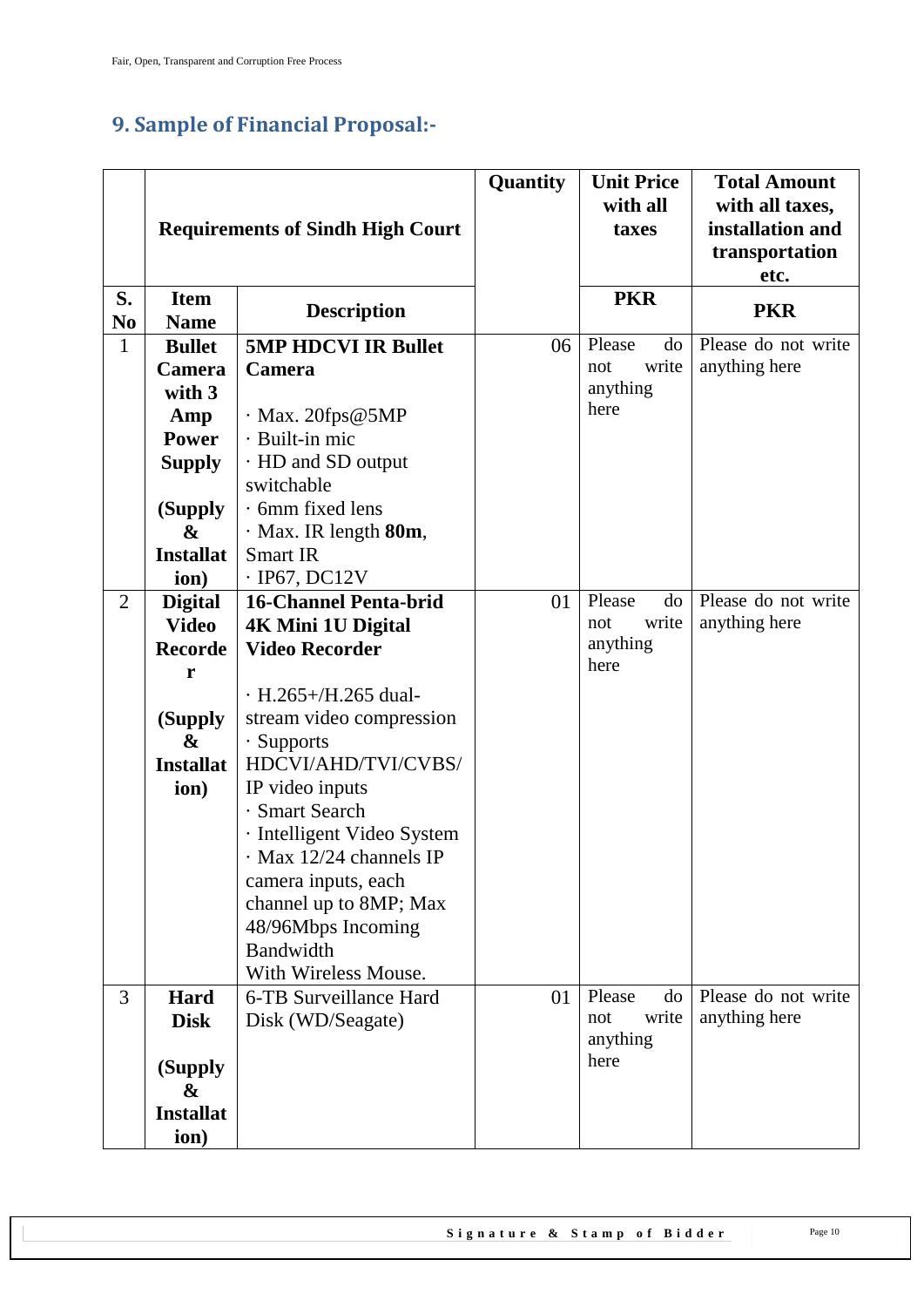| 4      | <b>LED</b>                   | 32" Color LED (PEL,                                       | 01              | Please<br>do                 | Please do not write                  |
|--------|------------------------------|-----------------------------------------------------------|-----------------|------------------------------|--------------------------------------|
|        |                              | TCL or Equivalent)                                        |                 | write<br>not                 | anything here                        |
|        | (Supply                      |                                                           |                 | anything                     |                                      |
|        | &                            | <b>Display Resolution:</b>                                |                 | here                         |                                      |
|        | <b>Installat</b>             | 1366*768                                                  |                 |                              |                                      |
|        | ion)                         | HDR: 2K HDR10                                             |                 |                              |                                      |
|        |                              | Decoding                                                  |                 |                              |                                      |
|        |                              | RAM/ROM: 8G Byte                                          |                 |                              |                                      |
|        |                              | eMMC Memory                                               |                 |                              |                                      |
|        |                              | HDMI: 2-Ports USB: 1                                      |                 |                              |                                      |
|        |                              | (2.0)                                                     |                 |                              |                                      |
| 5      | <b>HDMI</b>                  | 20-Meters HDMI Cable                                      | 01              | Please<br>do                 | Please do not write                  |
|        | Cable                        |                                                           |                 | write<br>not                 | anything here                        |
|        |                              |                                                           |                 | anything<br>here             |                                      |
|        | (Supply                      |                                                           |                 |                              |                                      |
|        | &                            |                                                           |                 |                              |                                      |
|        | <b>Installat</b>             |                                                           |                 |                              |                                      |
|        | ion)                         |                                                           |                 |                              |                                      |
| 6      | <b>Cabling</b>               | RG-6 Coaxial Cable (99%                                   | <b>2000 RFT</b> | Please<br>do<br>write<br>not | Please do not write<br>anything here |
|        |                              | copper) & Power Cable                                     |                 | anything                     |                                      |
|        | <b>Accesso</b>               | 23/29 (Pakistan Cable) in<br><b>PVC Conduit / Channel</b> |                 | here                         |                                      |
|        | ries                         | Patti Jeddah / Adamjee or                                 |                 |                              |                                      |
|        |                              | better with all accessories.                              |                 |                              |                                      |
|        |                              | <b>Note:</b> Initial Rates may be                         |                 |                              |                                      |
|        |                              | quoted on 2,000 RFT (as                                   |                 |                              |                                      |
|        |                              | benchmark) payment will                                   |                 |                              |                                      |
|        |                              | be made on actual RFT.                                    |                 |                              |                                      |
| $\tau$ | <b>Installat</b>             | Installation charges of all                               | <b>JOB</b>      | Please<br>do                 | Please do not write                  |
|        | ion                          | above items at Sindh High                                 |                 | write<br>not                 | anything here                        |
|        | <b>Charges</b>               | Court, Circuit Court                                      |                 | anything                     |                                      |
|        |                              | Larkana.                                                  |                 | here                         |                                      |
|        |                              |                                                           |                 |                              |                                      |
| 8      | <b>Others</b>                |                                                           |                 | Please<br>do                 | Please do not write                  |
|        | (if any)                     |                                                           |                 | write<br>not<br>anything     | anything here                        |
|        |                              |                                                           |                 | here                         |                                      |
|        |                              |                                                           |                 |                              |                                      |
|        | <b>TOTAL AMOUNT WITH ALL</b> |                                                           |                 | Please<br>do                 | Please do not write                  |
|        | <b>TAXES PKR</b>             |                                                           |                 | write<br>not                 | anything here                        |
|        |                              |                                                           |                 | anything                     |                                      |
|        |                              |                                                           |                 | here                         |                                      |
|        |                              |                                                           |                 |                              |                                      |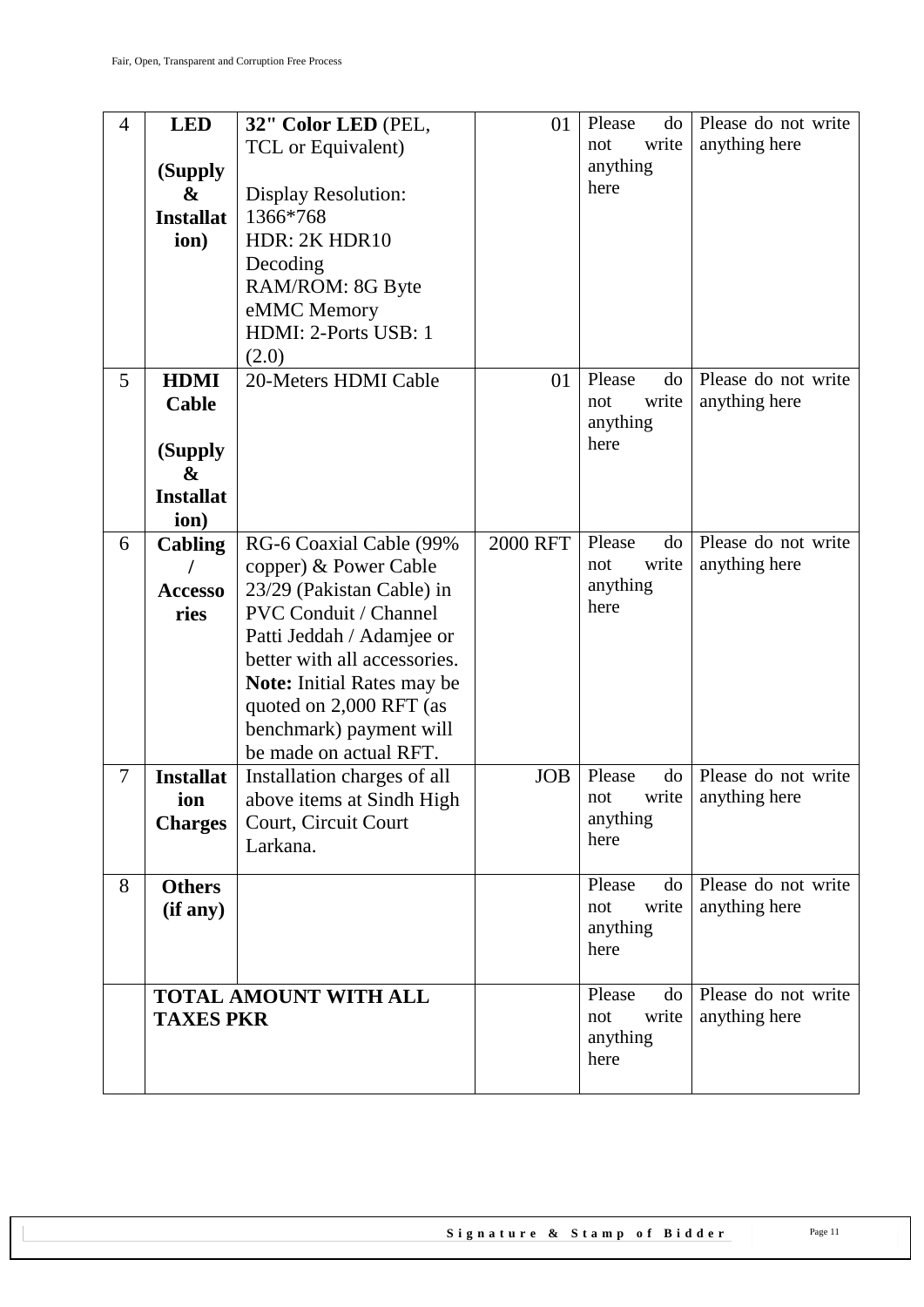| Name:               |  |
|---------------------|--|
| <b>Designation:</b> |  |
| Signature & Stamp:  |  |

- 1. This is single stage two envelope method. Hence, financial proposal must be sealed in separate envelope. Tender shall be rejected, if prices and/ or bid security amount is/are disclosed in technical proposal.
- 2. Prices should be quoted in Pakistani rupees.
- 3. No Price Adjustment can be considered due to fluctuation in dollar. Tender may be awarded within validity period as per rules. Kindly keep this in mind and quote prices by considering all the factors and time period.
- 4. No extra charges shall be paid for transportation, installation, testing, commissioning etc.
- 5. All Government taxes shall be applicable as per rules. All supporting/ required documents/ SRO must be submitted in case of claim for exemption of taxes as per rules. All requests for exemption of taxes (if allowed by the rules/ law) shall be forwarded to the Accountant General Sindh, Karachi for dealing the matter at their end, as per rules.
- 6. Bidder must have valid & active Vendor I.D of A.G Sindh at the time of submission of bill. Bidder shall be responsible, in the case Vendor I.D is not active or any other issue relating to Vendor I.D.
- 7. Bidder shall be bound to submit all required documents along with bill to the Additional Registrar, High Court of Sindh, Larkana. In case of any objection raised by the Office of A.G Sindh, bidder shall be bound to provide the same documents to High Court of Sindh for onward transmission to the office of A.G Sindh.
- 8. Sindh High Court believes in honesty, integrity and transparency in procurement. Bidders are advised to report the corruption matters directly to Registrar, High Court of Sindh, Karachi [\(registrar@sindhhighcourt.gov.pk\)](mailto:registrar@sindhhighcourt.gov.pk), if they are asked to give gifts/ bribe/ cash/ etc for receiving cheques/award of tender etc.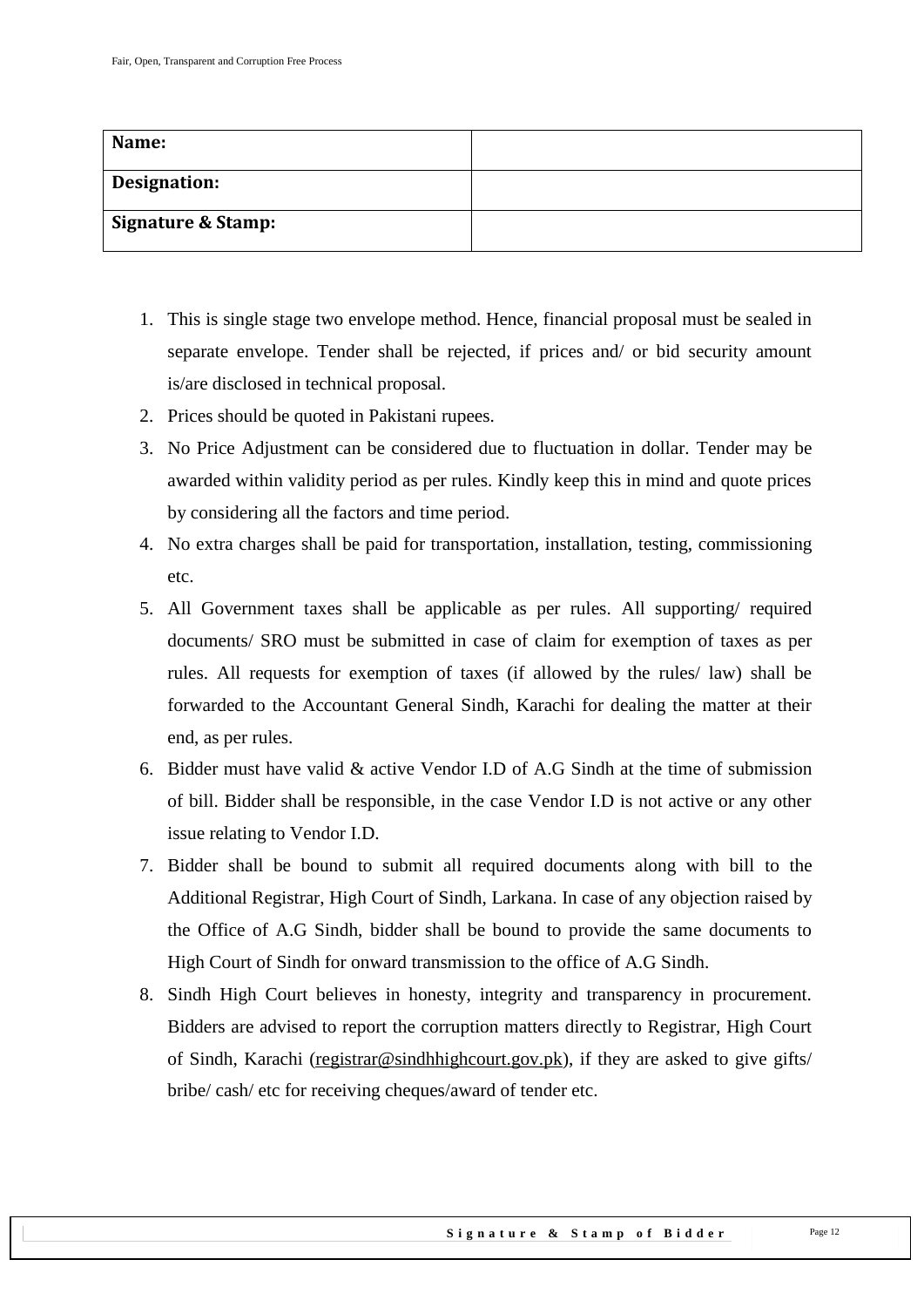| <b>Name</b>        |  |
|--------------------|--|
|                    |  |
| <b>Designation</b> |  |
|                    |  |
| <b>Cell Number</b> |  |
|                    |  |
| Signature & stamp  |  |
|                    |  |

# <span id="page-12-0"></span>**10. Sample of Calculation of Bid Security (along with financial proposal)**

- 1. **Bid Security of 5% of total quoted amount (without GST)** will be deposited along with Tender Document in shape of BID SECURITY FORM/ PAY ORDER/ BANK DRAFT as reflected in tender notice.
- 2. Bid Security should favour Drawing and Disbursing Officer, High Court of Sindh, Karachi.

| <b>Total Amount with all taxes</b> | do<br>Please<br>write<br>not<br>anything here |
|------------------------------------|-----------------------------------------------|
| 5% of Total Amount                 | do<br>Please<br>write<br>not<br>anything here |
| <b>Pay Order Number</b>            | do<br>write<br>Please<br>not<br>anything here |
| <b>Pay Order Issuance Date</b>     | do<br>write<br>Please<br>not<br>anything here |
| <b>Name of Banker</b>              | do<br>Please<br>write<br>not<br>anything here |
| <b>Amount of Pay Order</b>         | do<br>Please<br>write<br>not<br>anything here |
| <b>Period of Validity</b>          | Please<br>do<br>write<br>not<br>anything here |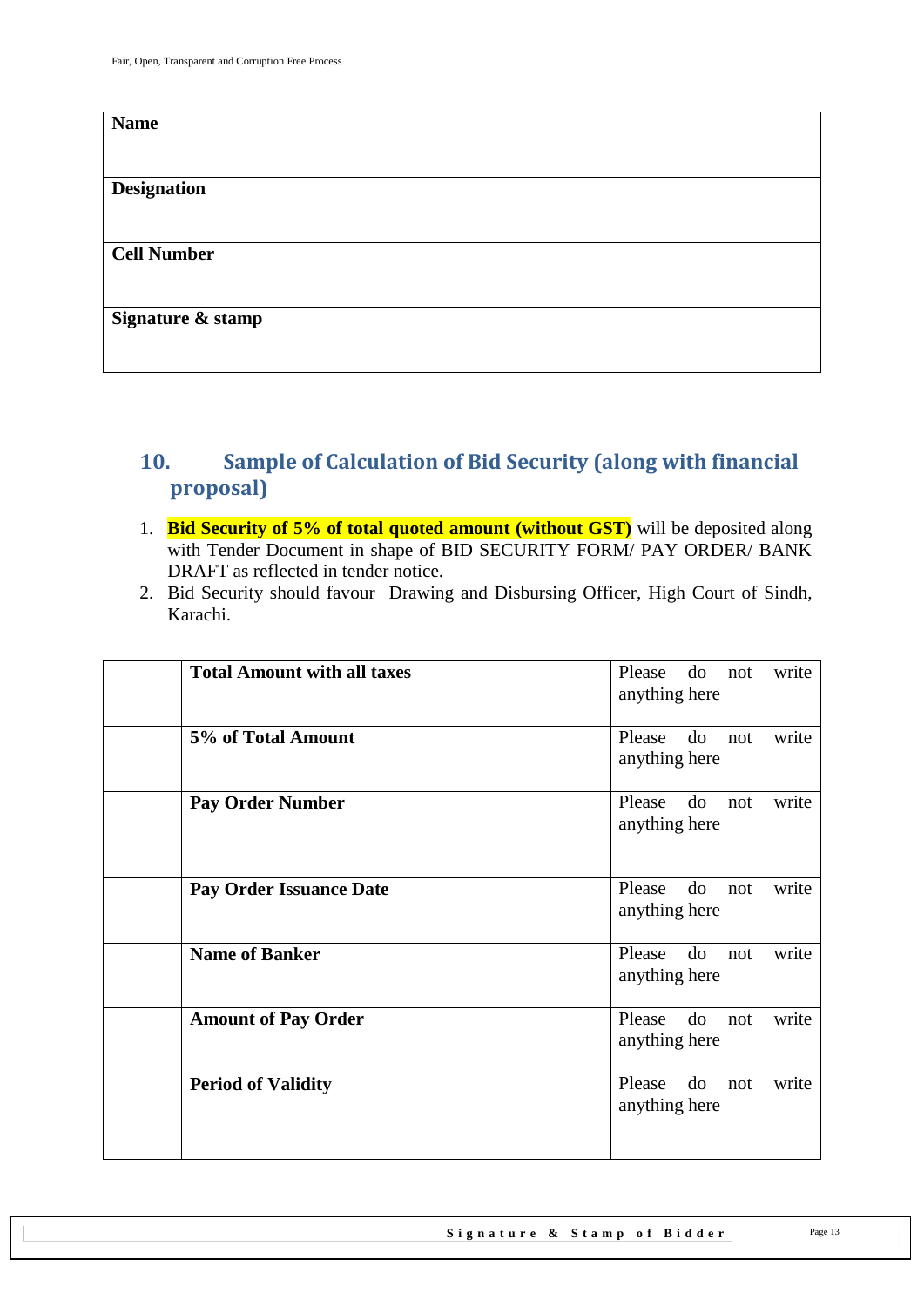#### <span id="page-13-0"></span>**11. Terms & Conditions:**

- 1. **Bidding Method**: *Single Stage-Two Envelopes* method will be adopted for bidding process. Bidders are required to submit separate technical & financial proposal.
- 2. **Qualification/ Eligibility:** Bidders are bound to submit soft and hard copies of all documents as mentioned in Eligibility Criteria Section, in order to establish their eligibility to participate in bid. In case of non-availability/ non-flagging of either, soft or hard copy, bidder may be disqualified.
- 3. **Release of Bid Security**: The bid security of unsuccessful bidder will be released by SHC after award of work or after expiry of bid validity period as per rules.
- 4. **Late Bids**: Sindh High Court shall not consider any bid that arrives after the deadline for submission of bids, as reflected in NIT. Any bid received after the deadline for submission of bids shall be declared late, rejected, and returned unopened to the Bidder.
- 5. **Responsive Bids**: A substantially responsive Bid is one that conforms to all the terms, conditions, and specifications of the Bidding Documents without material deviation, reservation, or omission. Non-responsive Bids shall not be considered. Bidders are advised in their own interest to prepare their bids as per format, requirements, terms & conditions, mentioned in bid documents. Bidders are also advised to submit soft and hard copies of all required documents along with their bids.
- 6. **Award of Contract**: Sindh High Court may award the Contract to the **technically qualified Bidder** whose offer has been determined to be the lowest bid and is substantially responsive to the Bidding Documents, provided further that the Bidder is determined to be qualified to perform the Contract satisfactorily.
- 7. **Notification/ Purchase Order for Award of Contract**: Prior to the expiration of the period of bid validity, Sindh High Court will notify the successful Bidder, in writing, that its Bid has been accepted. Until a formal Contract is prepared and executed, the purchase order/ notification of award shall constitute a binding Contract.
- 8. **Performance Security**: The bid security of successful bidder will be released by Sindh High Court after submission of Performance Security equal to **10% of total cost of contract**.
- 9. **Release of Performance Security**: Performance Security shall be released after successful delivery of goods and issuance of satisfactory certificate from the concerned department.
- 10. **Validity Period:** The procurement contract will be awarded within bid **validity period i.e. 90 days** as per Rules.
- 11. **Receiving/Acceptance of Purchase Order:** The vendor will sign the copy of the Purchase Order as acknowledgement. Copy of Purchase Order along with relevant documents must be submitted along with bill.
- 12. **Delivery Mechanism**: Successful bidder shall deliver the goods within **thirty (30) calendar days** of issuance of Purchase Order at High Court of Sindh, Circuit Court, Larkana. Request for extension in delivery date may be considered subject to approval of the competent Authority. However, in case of rejection of request, bidder shall be bound to deliver goods within 30 calendar days.
- 13. **Delayed Delivery:** 1% penalty of the total amount will be imposed per week for which the company/firm/agency failed to deliver within the delivery/execution period or the request for extension in delivery time declined by SHC.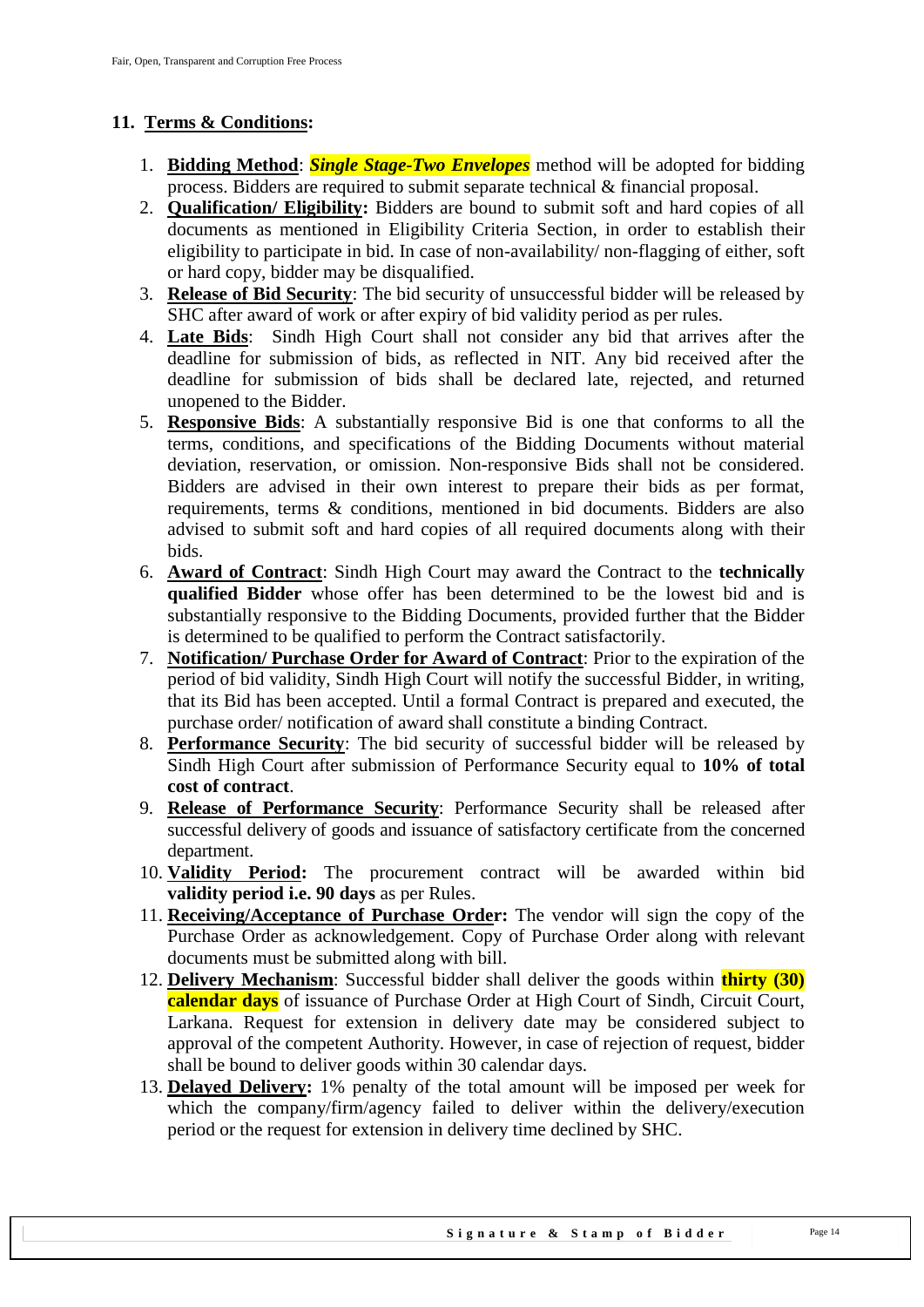- 14. **Transportation:** Goods will be delivered at High Court of Sindh, Larkana and no extra charges shall be paid for transportation of goods.
- 15. **Inspection:** Physical inspection will be carried out by the concerned staff members of I.T Branch. Ordered material is subject to final inspection at the time of delivery.
- 16. **Quantity Delivered:** Competent Authority reserves the right to increase/decrease the quantity as per requirement and availability of funds, as per rules.
- 17. **Condition of Goods**: All items must meet in all respects with the specifications & conditions of the Order and must be in good condition & conform to the best industrial quality standards; otherwise they will be liable to be rejected as per rules.
- 18. **Rejection of Goods:** We reserve the right to cancel any or all the items if material is not in accordance with our specification or if the delivery is delayed.
- 19. **Disclosure of Confidential Script/Material:** All rights reserve with the SHC and no information either in written/electronic media/copying form should be disseminated without the permission of the authority.
- 20. **Resolution of Differences:** In case of any difference or dispute arises between the parties, the same shall be dealt with as per rules.
- 21. **Mistakes in Calculation:** The contractor/ supplier will be liable for any mistakes in calculation of price/ rate and amount and shall be liable to suffer the loss arises at any stage of contract, due to mistakes in calculation or tax rates.
- 22. **Government tax(es), levi(es) and charges(s)**: All Government taxes (including Income tax and stamp duty), levies and charges will be charged as per rules. Bidder should keep them updated regarding taxation issues in consultation with the relevant tax regulatory authorities.
- 23. **Stamp Duty**: Stamp duty and other taxes will be levied as per rules.
- 24. **Alternative Bids**: Alternative bids shall not be considered and complete tender may be rejected as per rules.
- 25. **Cost of Bidding**: The Bidder shall bear all costs associated with the preparation and submission of its bid, and Sindh High Court shall not be responsible or liable for those costs, regardless of the conduct or outcome of the bidding process.
- 26. **Rights of Sindh High Court**: Sindh High Court reserves the right to accept or reject any bid, and to annul the bidding process and reject all bids at any time prior to contract award, without thereby incurring any liability to Bidders.
- 27. **Interest on Late Payments**: No interest shall be paid on late payment if cheque is received late from the concerned office. However, every effort shall be made for timely payments to successful bidders.
- 28. **Insurance:** The goods supplied under that contract should be fully insured. All cost of insurance shall be paid by the successful bidder. If the goods are not insured then risk if any shall be suffered by the successful bidder.
- 29. **Warrants:** Supplier must warrants that goods supplied would be new, unused and as per best industrial standards.
- 30. **Manipulation of Tender Documents:** Any type of alteration/ manipulation/ addition/ deletion of contents of tender documents shall be considered as FRAUD/MISPRESENTATION and bid shall be rejected.
- 31. **Termination of Contract**: SHC may terminate the contract, if the successful bidder fails to supply all or parts of goods within definite time or fails to perform any other obligations of contract or bidder has failed to submit performance security or bidder has involved in fraud/ corruption.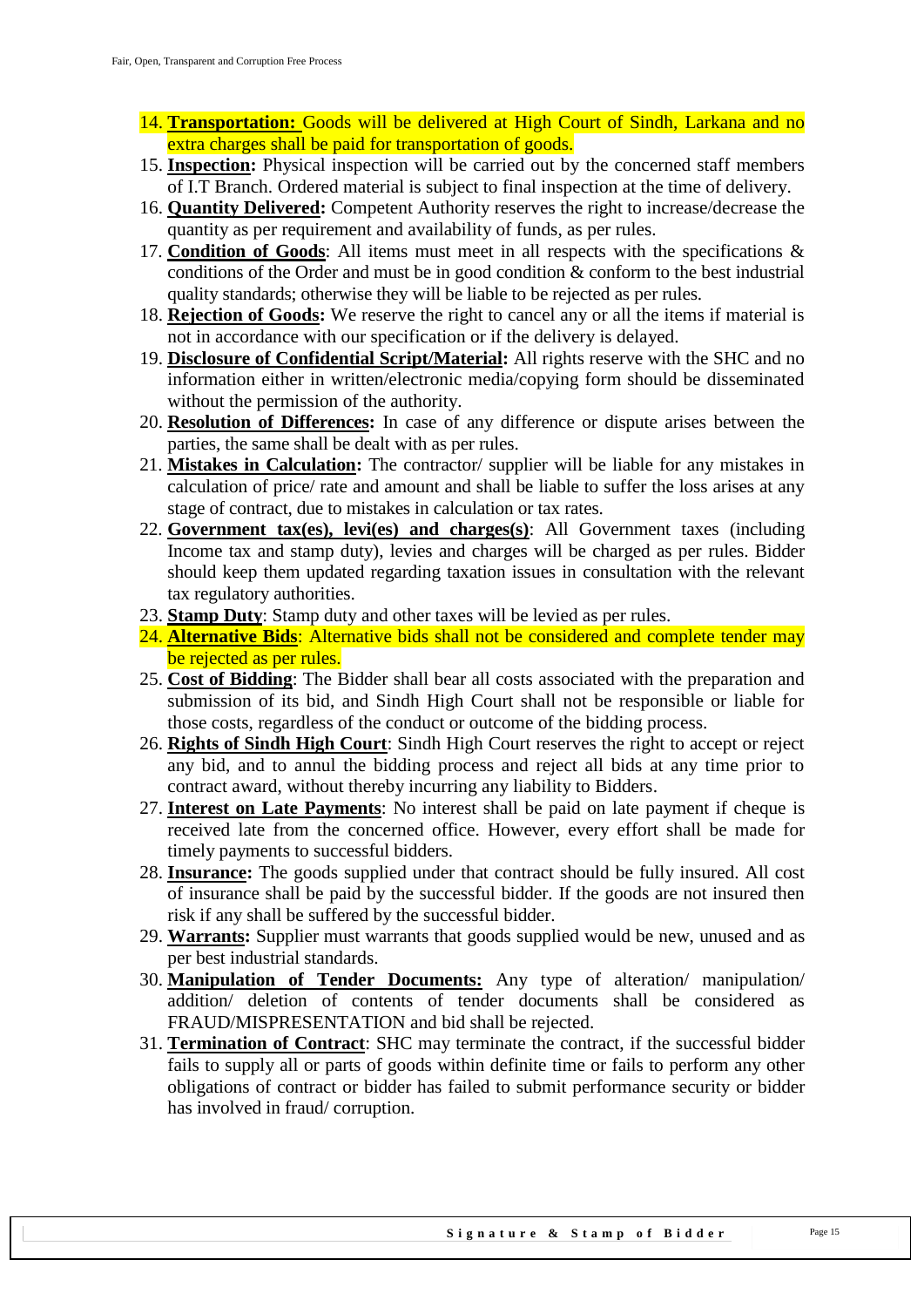It is undertaken that all the above mentioned terms & conditions have been carefully read and understood and we do not have any objection on the said terms and conditions. We have quoted prices by considering all the above mentioned terms & conditions. It is understood that Sindh High Court reserves the right to take action against our firm in case of violation of any/ all terms and condition before/ during/ after award of tender.

| Name:             |  |
|-------------------|--|
| Designation:      |  |
| Signature & stamp |  |
| <b>Cell No</b>    |  |